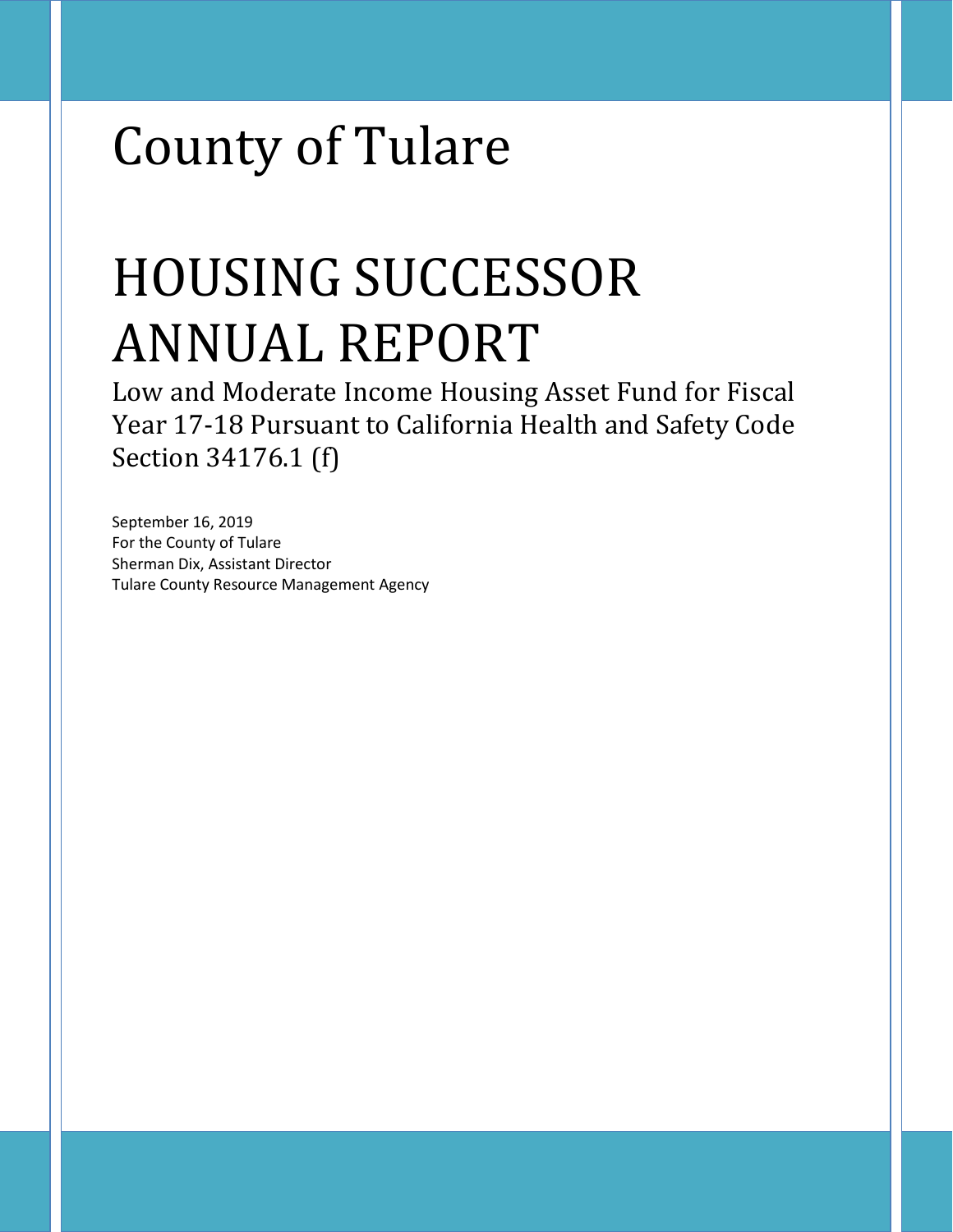# **Contents**

| $\mathbf{L}$ |  |
|--------------|--|
| ΙΙ.          |  |
| III.         |  |
| IV.          |  |
| Α.           |  |
| В.           |  |
| C.           |  |
| V.           |  |
| VI.          |  |
| VII.         |  |
| VIII.        |  |
| IX.          |  |
| Χ.           |  |
| XI.          |  |
| XII.         |  |
| XIII.        |  |
|              |  |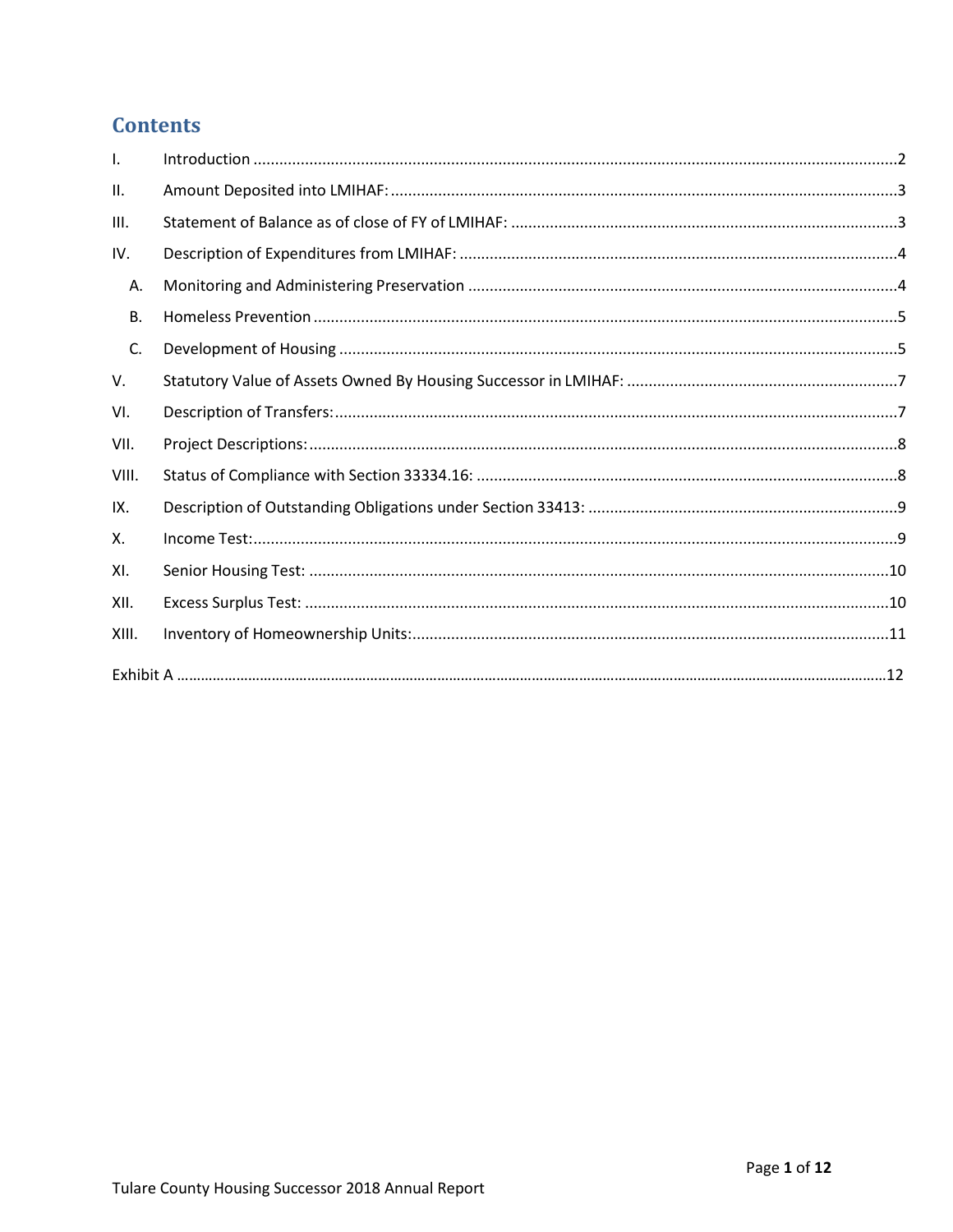# <span id="page-2-0"></span>**I. Introduction**

The County of Tulare assumed the housing functions of the former County of Tulare Redevelopment Agency on February 1, 2012. The transfer of the functions included transfer of formerly designated RDA low- and moderate-income housing funds as were any funds generated by the former RDA housing assets.

To ensure that the monies in the Fund are expended in accordance with the law, Section 34176.1(f) an annual report for housing successors are required to be reported. Reporting requirements include an independent financial audit of the fund within six months of the end of the fiscal year. The Housing Successor Fund is included as part of the audited Tulare County Comprehensive Annual Financial Report (CAFR), and is on the County's website at:

[http://tularecounty.ca.gov/auditorcontroller/index.cfm/auditor-controller/financial](http://tularecounty.ca.gov/auditorcontroller/index.cfm/auditor-controller/financial-reports1/comprehensive-annual-financial-report-cafr/cafr-2017-2018/)[reports1/comprehensive-annual-financial-report-cafr/cafr-2017-2018/](http://tularecounty.ca.gov/auditorcontroller/index.cfm/auditor-controller/financial-reports1/comprehensive-annual-financial-report-cafr/cafr-2017-2018/)

Housing successors that assumed the housing functions of a former Redevelopment Agency are required to post a report on its website containing information regarding the low and moderate income housing asset funds of the former redevelopment agency for the previous fiscal year. In this case, the County of Tulare, as the housing successor, is required to prepare and post the report.

This Housing Successor Annual Report (Report) for the Low and Moderate Income Housing Asset Funds (LMIHAF) has been prepared pursuant to California Health and Safety Code Section 34176.1(f) and is dated as of September 16, 2019.

This Report sets forth certain details of the County of Tulare Housing Successor (Housing Successor fund) activities during Fiscal Year 2017-18 (Fiscal Year). The purpose of this Report is to provide the governing body of the Housing Successor an annual report on the housing assets and activities of the Housing Successor under Part 1.85, Division 24 of the California Health and Safety Code, in particular sections 34176 and 34176.1 (Dissolution Law).

The following Report is based upon information prepared by County of Tulare staff and information contained within the financial records of the Low and Moderate Income Housing Fund for Fiscal Year 2017-18. This Report responds to the Annual Report requirements for Housing Successors reporting, specifically Health and Safety Code 34176.1(f).

[http://leginfo.legislature.ca.gov/faces/codes\\_displaySection.xhtml?lawCode=HSC&sectionNum=34176.](http://leginfo.legislature.ca.gov/faces/codes_displaySection.xhtml?lawCode=HSC§ionNum=34176.)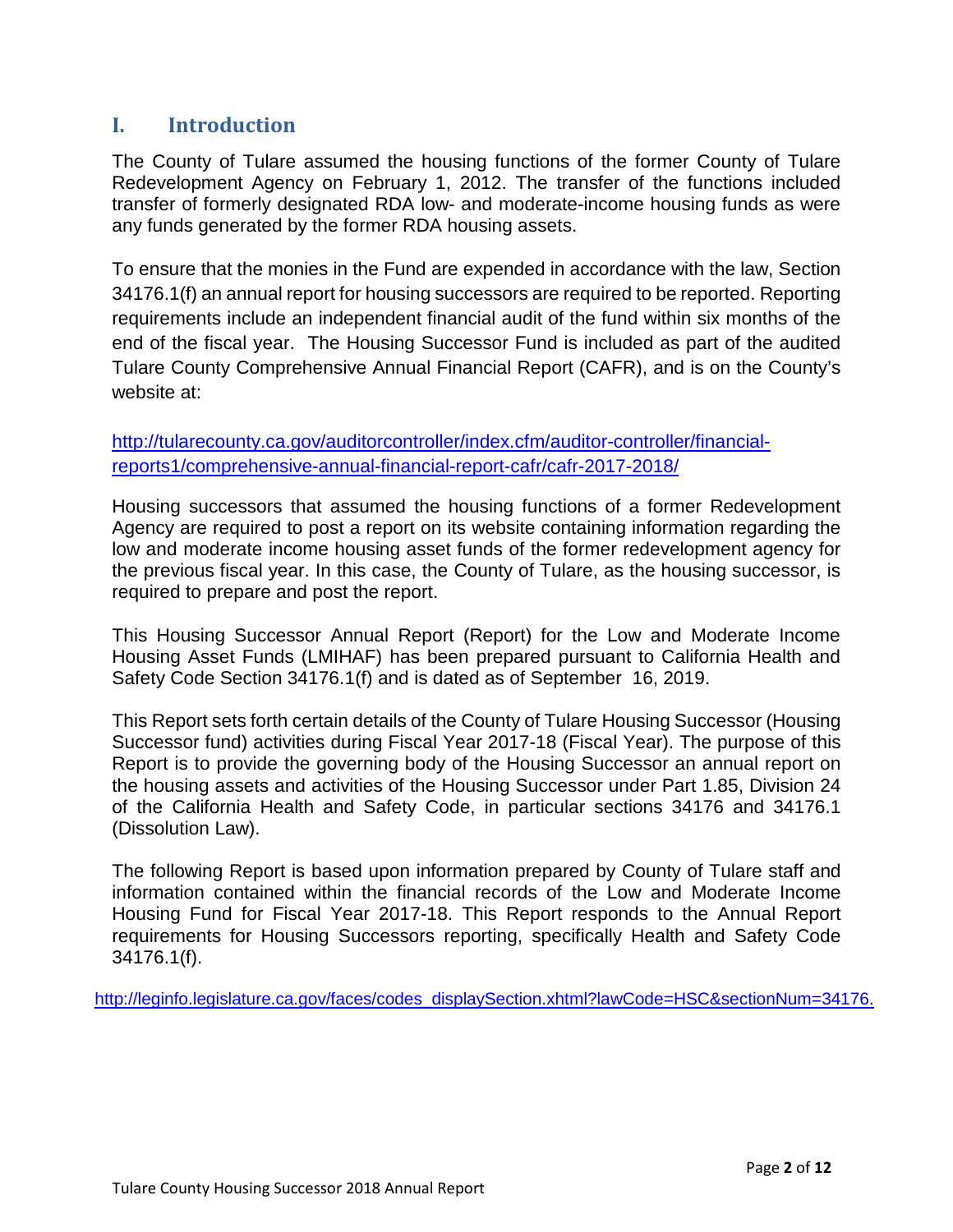# <span id="page-3-0"></span>**II. Amount Deposited into LMIHAF:**

*"(f) Section 33080.1 of this code and Section 12463.3 of the Government Code shall not apply. Instead, the housing successor shall conduct, and shall provide to its governing body, an independent financial audit of the Low and Moderate Income Housing Asset Fund within six months after the end of each fiscal year, which may be included in the independent financial audit of the host jurisdiction. If the housing successor is a city or county, it shall also include in its report pursuant to Section 65400 of the Government Code and post on its Internet Web site all of the following information for the previous fiscal year. If the housing successor is not a city or county, it shall also provide to its governing body and post on its Internet Web site all of the following information for the previous fiscal year:*

- *(1) The amount the city, county, or city and county received pursuant to subparagraph (A) of paragraph (3) of subdivision (b) of Section 34191.4.*
- *(2) The amount deposited to the Low and Moderate Income Housing Asset Fund, distinguishing between amounts deposited pursuant to subparagraphs (B) and (C) of paragraph (3) of subdivision (b) of Section 34191.4, amounts deposited for other items listed on the Recognized Obligation Payment Schedule, and other amounts deposited."*

This section provides the total amount of funds deposited into the Low and Moderate Income Housing Asset Fund (LMIHAF) during the Fiscal Year. Any amounts deposited for items listed on the Recognized Obligation Payment Schedule ("ROPS") must be distinguished from the other amounts deposited.

As shown in **Table 1: "Deposits to the LMIHAF 17/18 FY"** below, a total of \$72,193.47 was deposited into the LMIHAF during the Fiscal Year 2017-18. There was not a deposit from the Recognized Obligation Payment Schedule (ROPS).

| Deposits to the LMIHAF 17/18 FY |                  |  |  |  |  |
|---------------------------------|------------------|--|--|--|--|
| <b>Source</b><br><b>Amount</b>  |                  |  |  |  |  |
| Homebuyer Loan Payments         | \$71,804.00      |  |  |  |  |
| Interest/Investment Income      | 389.27           |  |  |  |  |
| <b>ROPS</b>                     | .00 <sub>1</sub> |  |  |  |  |
| <b>Total Amount Deposited</b>   | \$72,193.47      |  |  |  |  |

## **Table 1: Deposits to the LMIHAF 17/18 FY**

## <span id="page-3-1"></span>**III. Statement of Balance as of close of FY of LMIHAF:**

*(3) A statement of the balance in the fund as of the close of the fiscal year, distinguishing any amounts held for items listed on the Recognized Obligation Payment Schedule from other amounts.*

This section provides a statement of the balance in the LMIHAF as of the close of the Fiscal Year. Any amounts deposited for items listed on the Recognized Obligation Payment Schedule (ROPS) must be distinguished from the other amounts deposited.

As reflected below in **Table 2, "Beginning and Ending Balance in LMIHAF"** at the close of the Fiscal Year 2017-18, the ending balance in the LMIHAF was \$112,823.40.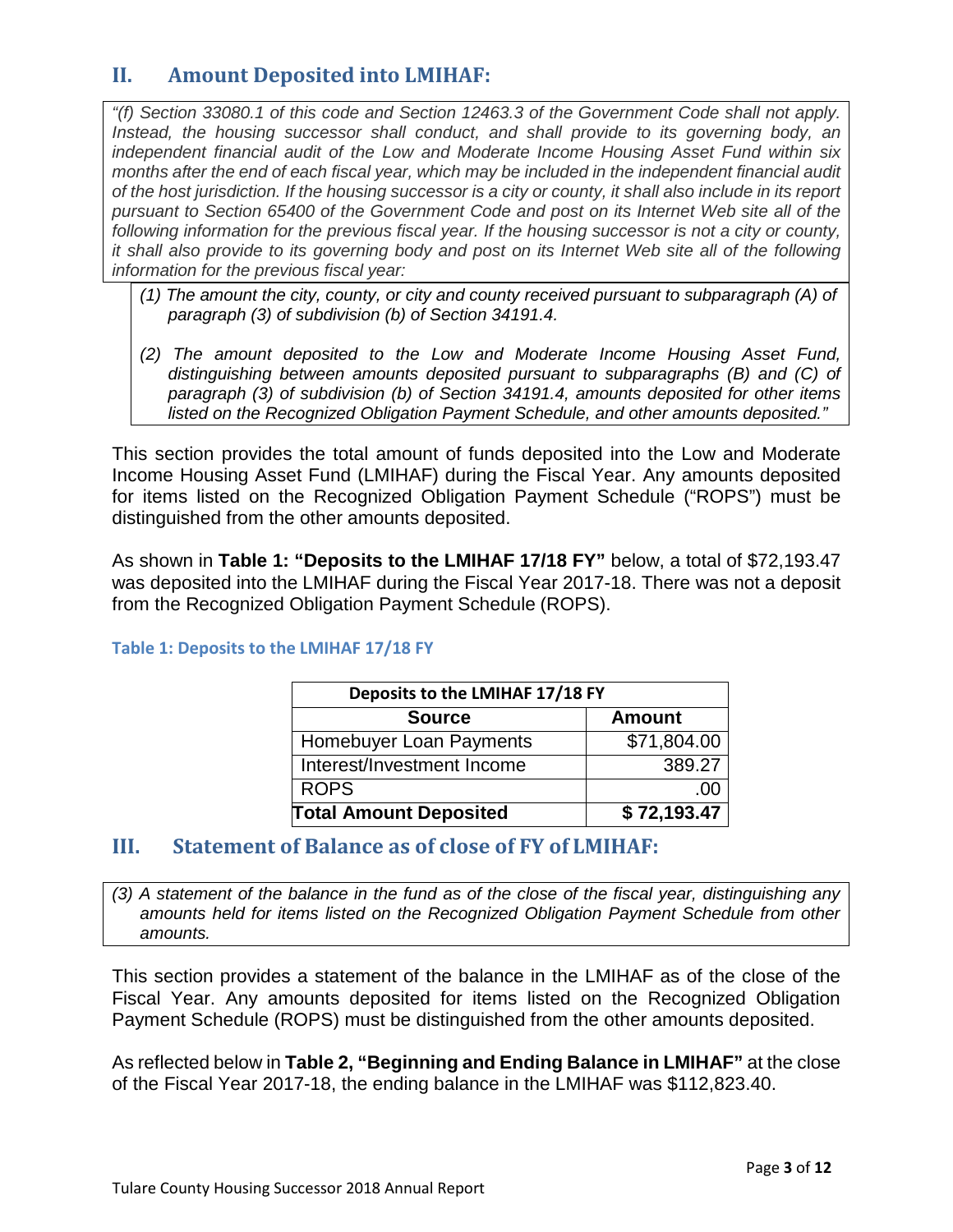#### **Table 2: Beginning and Ending Balance in LMIHAF**

| <b>Beginning &amp; Ending Balance of LMIHAF</b> |                |  |  |  |
|-------------------------------------------------|----------------|--|--|--|
| <b>Subject</b>                                  | <b>Balance</b> |  |  |  |
| Previous Balance at June 30, 2017               | \$40,629.93    |  |  |  |
| <b>Amount Deposited</b>                         | 72,193.47      |  |  |  |
| <b>Expenditures</b>                             | (0.00)         |  |  |  |
| Ending Balance at June 30, 2018                 | \$112,823.40   |  |  |  |

## <span id="page-4-0"></span>**IV. Description of Expenditures from LMIHAF:**

*(4) A description of expenditures from the fund by category, including, but not limited to, expenditures (A) for monitoring and preserving the long-term affordability of units subject to affordability restrictions or covenants entered into by the redevelopment agency or the housing successor and administering the activities described in paragraphs (2) and (3) of subdivision (a), (B) for homeless prevention and rapid rehousing services for the development of housing described in paragraph (2) of subdivision (a), and (C) for the development of housing pursuant to paragraph (3) of subdivision (a)."*

This section provides a description of the expenditures made from the LMIHAF during the Fiscal Year. **Table 3, "Total LMIHAF Expenditures"**, below reflects all LMIHAF expenditures, followed by detailed expenditures toward monitoring and administration in Table 4; Homeless Prevention and Rapid Rehousing in Table 5; and Housing Development in Table 6.

#### **Table 3: Description of Total LMIHAF Expenditures**

| <b>Total LMIHAF Expenditures</b>           |                     |  |  |  |
|--------------------------------------------|---------------------|--|--|--|
| <b>Type of Expenditures (Subject)</b>      | <b>Expenditures</b> |  |  |  |
| Monitoring and Administration Expenditures | \$0.00              |  |  |  |
| <b>Total Expenditures for LMIHAF</b>       | \$0.00              |  |  |  |

## **A. Monitoring and Administering Preservation**

<span id="page-4-1"></span>For the purpose of monitoring and preserving the long-term affordability of units subject to affordability restrictions or covenants entered into by the redevelopment agency or the housing successor, and for the purpose of administering the activities as referenced under H & S Code Section 34176.1 (a) (2) and (3), a housing successor is allowed to spend up to the greater of \$200,000 or 5% of the statutory value of the Housing Assets Portfolio (defined and calculated in Section V below). Note that the percentage of the statutory value of the housing asset portfolio increased from 2% to 5% under SB 107, effective January 2016.

Therefore, based on our value asset portfolio referenced under Section V, and referenced herein of \$1,855,514.37, our monitoring and administrative expenses may not exceed \$92,775.72. As reflected below in **Table 4: "Description of LMIHAF Monitoring and Administrative Expenditures"**, the LMIHAF had a total of \$0.00 in expenditures toward monitoring and administration for Fiscal Year 2017-18.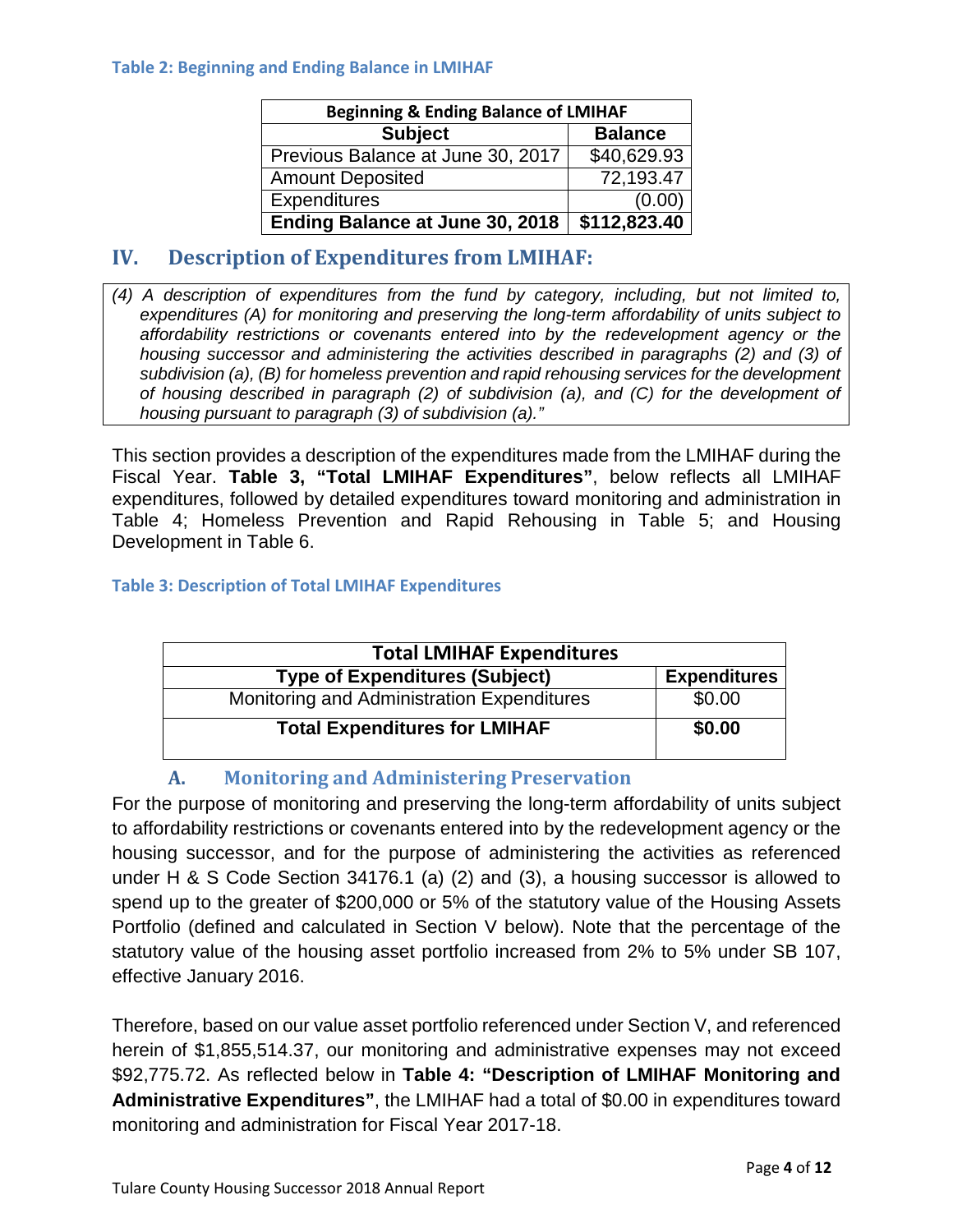#### **Table 4: Description of LMIHAF Monitoring and Administrative Expenditures**

| <b>LMIHAF Monitoring and Administrative Expenditures</b> |                     |  |  |  |
|----------------------------------------------------------|---------------------|--|--|--|
| <b>Subject</b>                                           | <b>Expenditures</b> |  |  |  |
| Monitoring and Administration                            | \$0.00              |  |  |  |
| <b>Total Expenditures</b>                                | \$0.00              |  |  |  |

## **B. Homeless Prevention**

<span id="page-5-0"></span>As per Health & Safety Code Section 34176.1 (a) (2): Notwithstanding Section 33334.2, if the housing successor has fulfilled all obligations pursuant to Sections 33413 and 33418, the housing successor may expend up to two hundred fifty thousand dollars (\$250,000) per fiscal year for homeless prevention and rapid rehousing services for individuals and families who are homeless or would be homeless but for this assistance. This includes the provision for short-term or medium-term rental assistance, housing relocation and stabilization services. It also includes housing search, mediation, or outreach to property owners, credit repair, security or utility deposits, utility payments, rental assistance for a final month at a location, moving costs assistance, case management or other appropriate activities for homelessness prevention and rapid rehousing of persons who have become homeless.

For the 17-18 fiscal year, \$0 of LMIHAF was utilized toward homeless prevention, as reflected below in **Table 5, "Description of LMIHAF Homeless Prevention & Rapid Rehousing Expenditures".**

| <b>LMIHAF Homeless Prevention &amp; Rapid Rehousing Expenditures</b> |                     |  |  |
|----------------------------------------------------------------------|---------------------|--|--|
| <b>Subject</b>                                                       | <b>Expenditures</b> |  |  |
| Homeless Prevention and Rapid Rehousing Expenditures                 | \$0                 |  |  |
| <b>Total 17/18 LMIHAF Expenditures for Homeless Prevention</b>       | \$0                 |  |  |

### **Table5: Description of LMIHAF Homeless Prevention & Rapid Rehousing Expenditures**

## <span id="page-5-1"></span>**C. Development of Housing**

Under Health and Safety Code Division 24, Section 34176.1 (a) (3), the housing successor shall expend all funds remaining in the Low and Moderate Income Housing Asset Fund after the expenditures allowed pursuant to 34176.1 (a) (1) and (2) for the development of housing affordable to and occupied by households earning 80% or less of the Area Median Income (AMI), with at least 30% of these remaining funds expended for the development of rental housing affordable to and occupied by households earning 30% AMI or less. Please note that this is after monitoring, administration and homeless prevention expenditures.

Additionally, no more than 20% of these remaining funds may be expended for the development of housing affordable to and occupied by households earning between 60% and 80% AMI.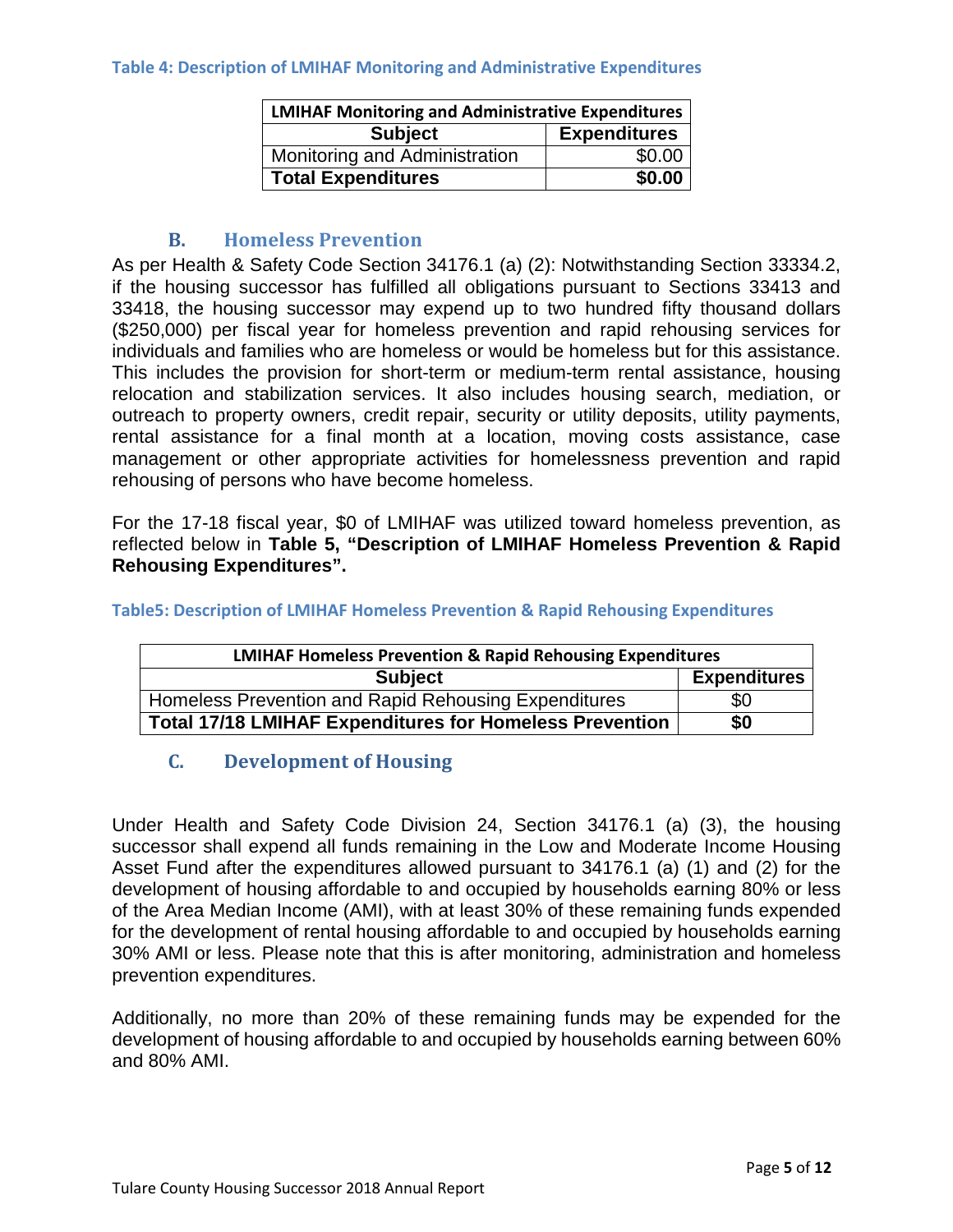A demonstration of these requirements is included under Section "X", Income Test. To better understand the Housing Asset Fund Expenditure limitations, the **Graph 1: "Housing Asset Fund Expenditure Requirements",** below represents the percentage toward ownership, rental and income affordability limits.



#### **Graph: Housing Asset Fund Expenditure 1**

As reflected below within **Table 6, "Description of LMIHAF Housing Development Expenditures by Income Level**", no LMIHAFs were utilized for the fiscal year. The County, as the administrator of the Housing Fund, has incurred administrative expenses since the beginning of the first five-year compliance period on January 1, 2014.

The County will continue to monitor the progress and requirements of this section.

#### **Table 6: Description of LMIHAF Housing Development Expenditures by Income level**

| <b>Housing Development:</b>                                                                                                                                                                                                                                                  | <b>Expenditures</b> |
|------------------------------------------------------------------------------------------------------------------------------------------------------------------------------------------------------------------------------------------------------------------------------|---------------------|
|                                                                                                                                                                                                                                                                              |                     |
| Expenditures on Extremely-Low Income Units<br>(households earning 30% or less of the Area Median<br>Income ("AMI");<br>Expenditures on Very-Low Income Units (households<br>٠<br>earning 31% to 50% of the AMI); and<br>Expenditures on Low Income Units (households earning | \$0<br>\$0          |
| 51% to 80% of the AMI)<br><b>Total 17/18 LMIHAF Housing Development</b>                                                                                                                                                                                                      | \$0<br>\$0          |
| <b>Expenditures</b>                                                                                                                                                                                                                                                          |                     |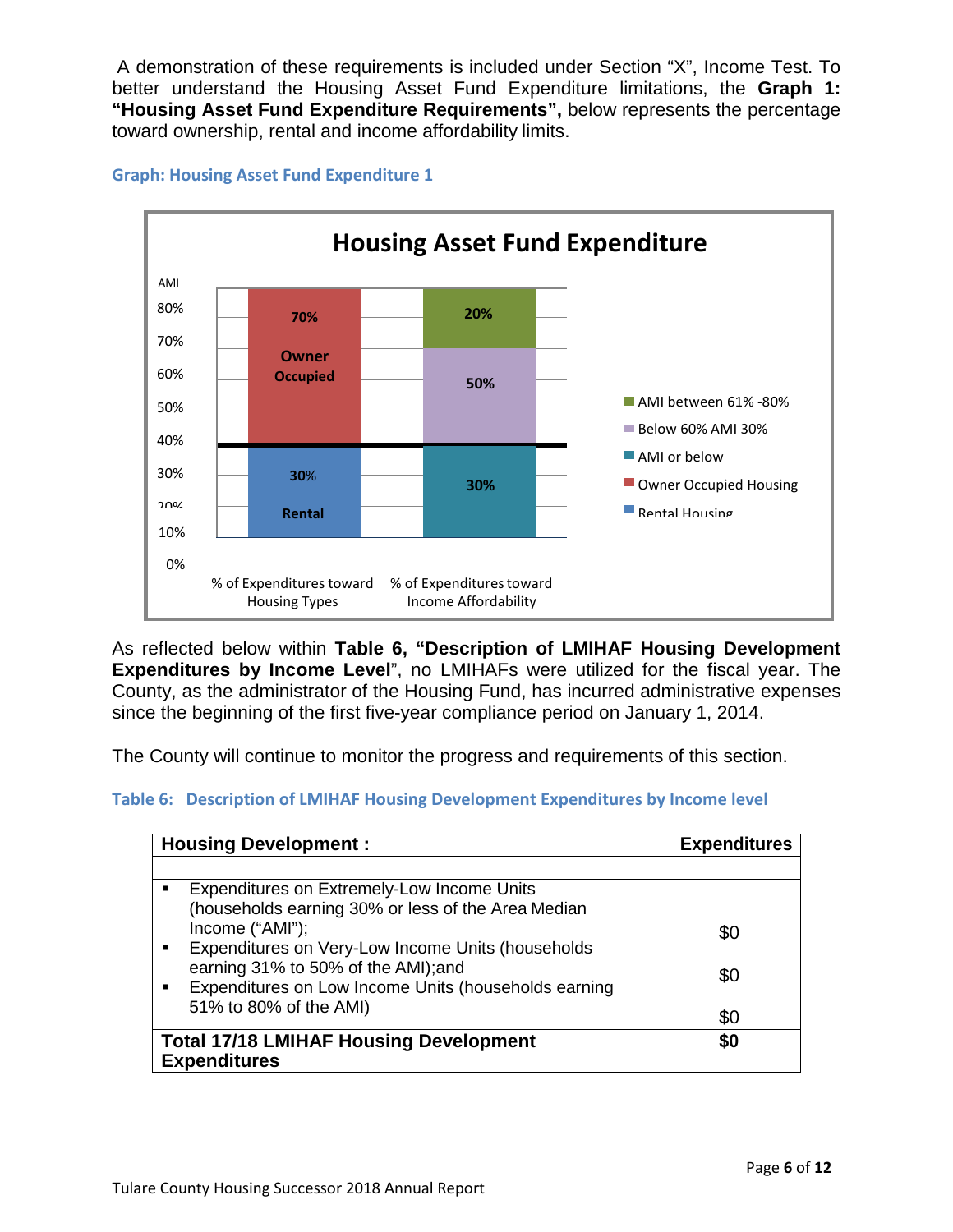# <span id="page-7-0"></span>**V. Statutory Value of Assets Owned By Housing Successor in LMIHAF:**

*(5) As described in paragraph (1) of subdivision (a), the statutory value of real property owned by the housing successor, the value of loans and grants receivable, and the sum of these two amounts.*

Under the Dissolution Law and for purposes of this Report, the "statutory value of real property" means the value of properties formerly held by the former redevelopment agency as listed on the housing asset transfer schedule approved by the Department of Finance as listed in such schedule under Section 34176(a) (2), the value of the properties transferred to the Housing Successor pursuant to Section 34181(f), and the purchase price of property purchased by the Housing Successor. Further, the value of loans and grants receivable is included in these reported assets held in the LMIHAF.

**Table 7, "Real Property Owned",** reflects the statutory value of assets owned of \$22,934.17 and **Table 8, "Loans/Notes Receivable",** reflects the value of Notes Receivable of \$1,832,580.20 by the Housing Successor. In total, the value of housing assets is \$1,855,514.37 for the combined value of assets.

#### **Table 7: Real Property Owned**

| Real<br><b>Property</b>              |  | <b>Statutory Value</b> |
|--------------------------------------|--|------------------------|
| Vacant Land - Goshen APN 073-024-024 |  | 14,934.17              |
| Vacant Land - Goshen APN 075-070-044 |  | 8,000.00               |
| <b>Total Real Property</b>           |  | 22,934.17              |

#### **Table 8: Loans/Notes Receivable**

| Loans<br><b>Receivable</b>                                                        | Value          |
|-----------------------------------------------------------------------------------|----------------|
| Single Family Properties - First Time Homebuyer Loans<br>and Rehabilitation Loans | \$1,832,580.20 |
| Total Value of Loans Receivable                                                   | \$1,832,580.20 |
|                                                                                   |                |

*Total Statutory Value of Real Property & Loans/Notes Receivable: \$1,855,514.37*

## <span id="page-7-1"></span>**VI. Description of Transfers:**

*(6) A description of any transfers made pursuant to paragraph (2) of subdivision (c) in the previous fiscal year and, if still unencumbered, in earlier fiscal years and a description of and status update on any project for which transferred funds have been or will be expended if that project has not yet been placed in service.*

This section describes transfers, if any, to another successor made in previous Fiscal Year(s), including whether the funds are unencumbered and the status of projects, if any, for which the transferred LMIHAF will be used. The sole purpose of the transfers must be for the development of transit priority projects, permanent supportive housing, housing for agricultural employees or special needs housing.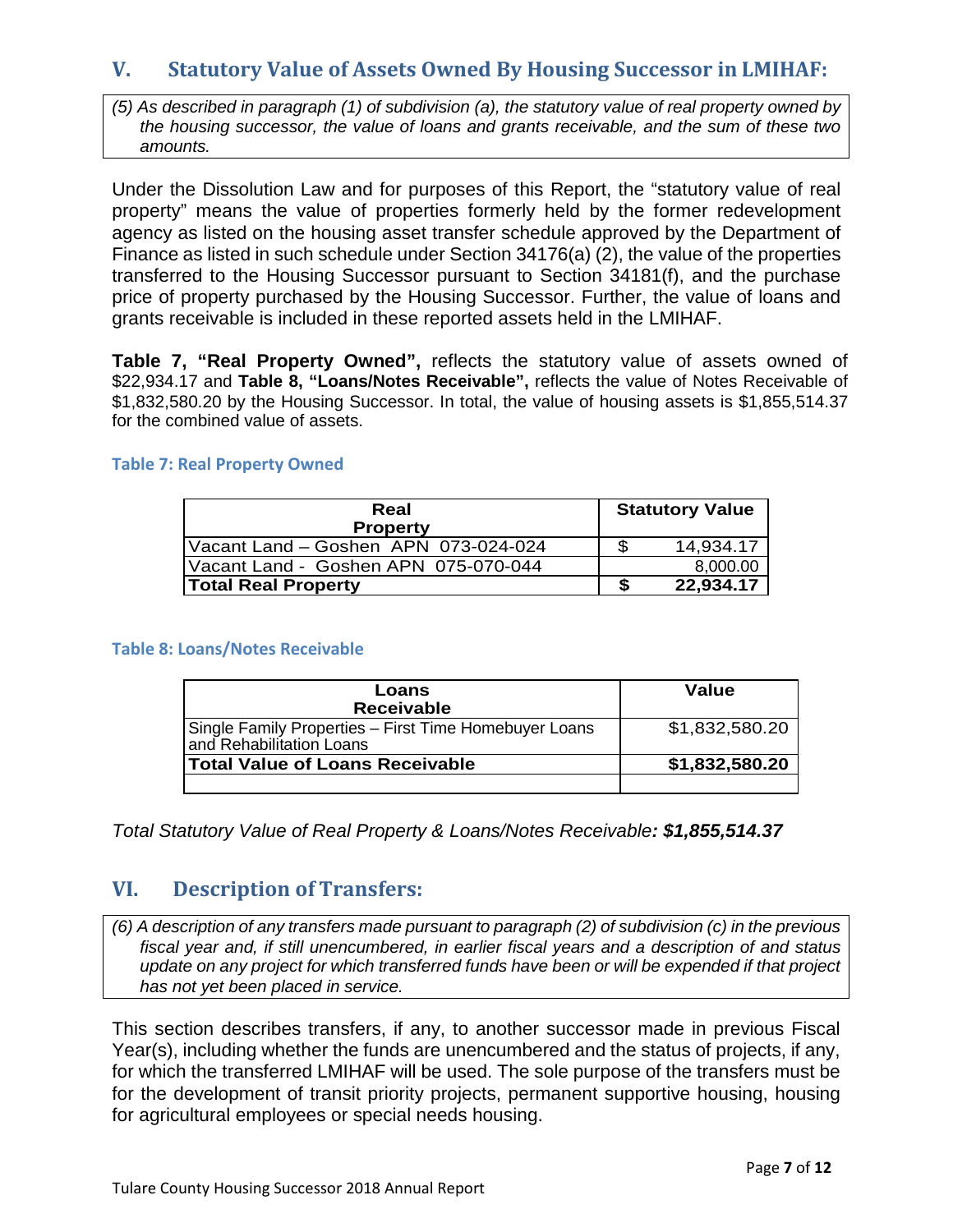The Housing Successor did not make any LMIHAF transfers to other Housing Successor(s) under Section 34176.1(c) (2) during the Fiscal Year 2017-18.

# <span id="page-8-0"></span>**VII. Project Descriptions:**

*(7) A description of any project for which the housing successor receives or holds property tax revenue pursuant to the Recognized Obligation Payment Schedule and the status of that project.*

This section describes any project for which the Housing Successor receives or holds property tax revenue pursuant to the ROPS and the status of that project.

The Housing Successor does not receive or hold property tax revenue pursuant to the ROPS for any of the Housing projects.

# <span id="page-8-1"></span>**VIII. Status of Compliance with Section 33334.16:**

*(8) For interests in real property acquired by the former redevelopment agency prior to February 1, 2012, a status update on compliance with Section 33334.16. For interests in real property acquired on or after February 1, 2012, a status update on the project.*

This section provides a status update on compliance with Section 33334.16 for interests in real property acquired by the former redevelopment agency prior to February 1, 2012. For interests in real property acquired on or after February 1, 2012, provide a status update on the project.

Section 34176.1 provides that Section 33334.16 does not apply to interests in real property acquired by the Housing Successor on or after February 1, 2012; however, this Report presents a status update on the projects related to such real property.

With respect to interests in real property acquired by the former redevelopment agency *prior* to February 1, 2012, the time periods described in Section 33334.16 shall be deemed to have commenced on the date that the Department of Finance approved the property as a housing asset in the LMIHAF; thus, as to real property acquired by the former redevelopment agency now held by the Housing Successor in the LMIHAF, the Housing Successor must initiate activities consistent with the development of the real property for the purpose for which it was acquired within five years of the date the DOF approved such property as a housing asset.

**Table 9, Section 33332.16 Compliance- Status of Real Property housing assets,**  shown below, provides a status update on the real property housing asset(s) that were acquired prior to February 1, 2012, and compliance with five‐year period: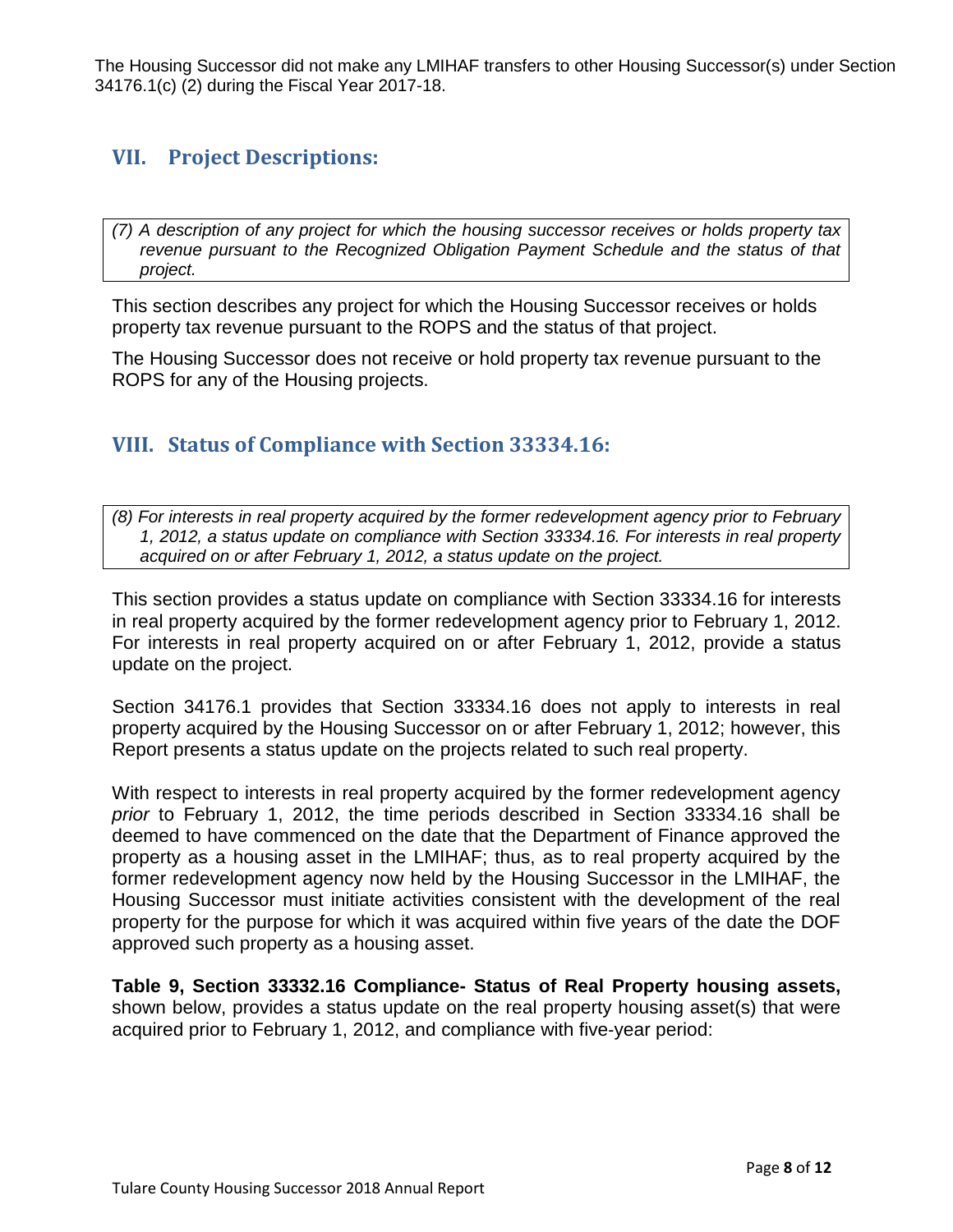#### **Table 9: Section 33332.16 Compliance- Status of real property housing asset(s)**

| <b>Real Property</b>    |                      |                                                   |                                                                      |                                                                    |                                                                  |                                                                                                                                                  |
|-------------------------|----------------------|---------------------------------------------------|----------------------------------------------------------------------|--------------------------------------------------------------------|------------------------------------------------------------------|--------------------------------------------------------------------------------------------------------------------------------------------------|
| Item#                   | <b>Type of Asset</b> | <b>Legal Title and</b><br><b>Description</b>      | Date of<br>construction<br>or<br>acquisition<br>by the<br>former RDA | <b>DOF</b><br>Approved<br>Property as a<br><b>Housing</b><br>Asset | Deadline to<br>Initiate<br><b>Development</b><br><b>Activity</b> | <b>Status of Housing Successor</b><br>Activity 2018                                                                                              |
| $\mathbf{1}$            | Single Family Home   | 15884-A Jasmine<br>Avenue, Ivanhoe.<br>California | <b>July 26,</b><br>2007                                              | January 14,<br>2013                                                | N/A                                                              | Property sold 06/07/2012, Proceeds<br>were returned to NSP1 Program                                                                              |
| $\overline{2}$          | Single Family Home   | 15884-C Jasmine<br>Avenue, Ivanhoe,<br>California | <b>July 26,</b><br>2007                                              | January 14,<br>2013                                                | N/A                                                              | Property sold 01/25/2013,<br>Proceeds<br>were returned to NSP1 Program                                                                           |
| $\overline{\mathbf{3}}$ | Single Family Home   | 15884-D Jasmine<br>Avenue, Ivanhoe,<br>California | <b>July 26,</b><br>2007                                              | January 14,<br>2013                                                | N/A                                                              | Property sold 06/14/2012, Proceeds<br>were returned to NSP1 Program                                                                              |
| 4                       | Vacant Land          | 4929 Avenue 309.<br>Goshen, California            | August 17,<br>2010                                                   | January 14,<br>2013                                                | January 14,<br>2018                                              | Property secured for Redevelopment<br>funded loan acquired through<br>property tax sale. Property in the<br>process of being sold or transferred |
| 5                       | Vacant Land          | 30907 Juniper, Goshen,<br>California              | <b>July 25,</b><br>2007                                              | January 14,<br>2013                                                | January 14,<br>2018                                              | Property secured for Redevelopment<br>funded loan acquired through<br>property tax sale. Property in the<br>process of being sold or transferred |

# <span id="page-9-0"></span>**IX. Description of Outstanding Obligations under Section 33413:**

*(9) A description of any outstanding obligations pursuant to Section 33413 that remained to transfer to the housing successor on February 1, 2012, of the housing successor's progress in meeting those obligations, and of the housing successor's plans to meet unmet obligations. In addition, the housing successor shall include in the report posted on its Internet Web site the implementation plans of the former redevelopment agency.*

This section describes the outstanding replacement and inclusionary housing obligations, if any, under Section 33413 that remained outstanding prior to dissolution of the former redevelopment agency as of February 1, 2012, along with the Housing Successor's progress in meeting those prior obligations, if any, of the former redevelopment agency and how the Housing Successor plans to meet unmet obligations, if any. The housing successor does not have any obligations to fulfill under Section 33413.

## <span id="page-9-1"></span>**X. Income Test:**

*(10) The information required by subparagraph (B) of paragraph (3) of subdivision (a).*

This section provides the information required by Section 34176.1(a)(3)(B), or a description of expenditures by income restriction for a five year period, with the time period that began, January 1, 2014, and whether the statutory thresholds have been met.

Section 34176.1(a)(3)(B) requires that the Housing Successor must require at least 30% of the LMIHAF to be expended for development of rental housing affordable to and occupied by households earning 30% or less of the AMI. If the Housing Successor fails to comply with the Extremely-Low Income requirements in any five-year report, then the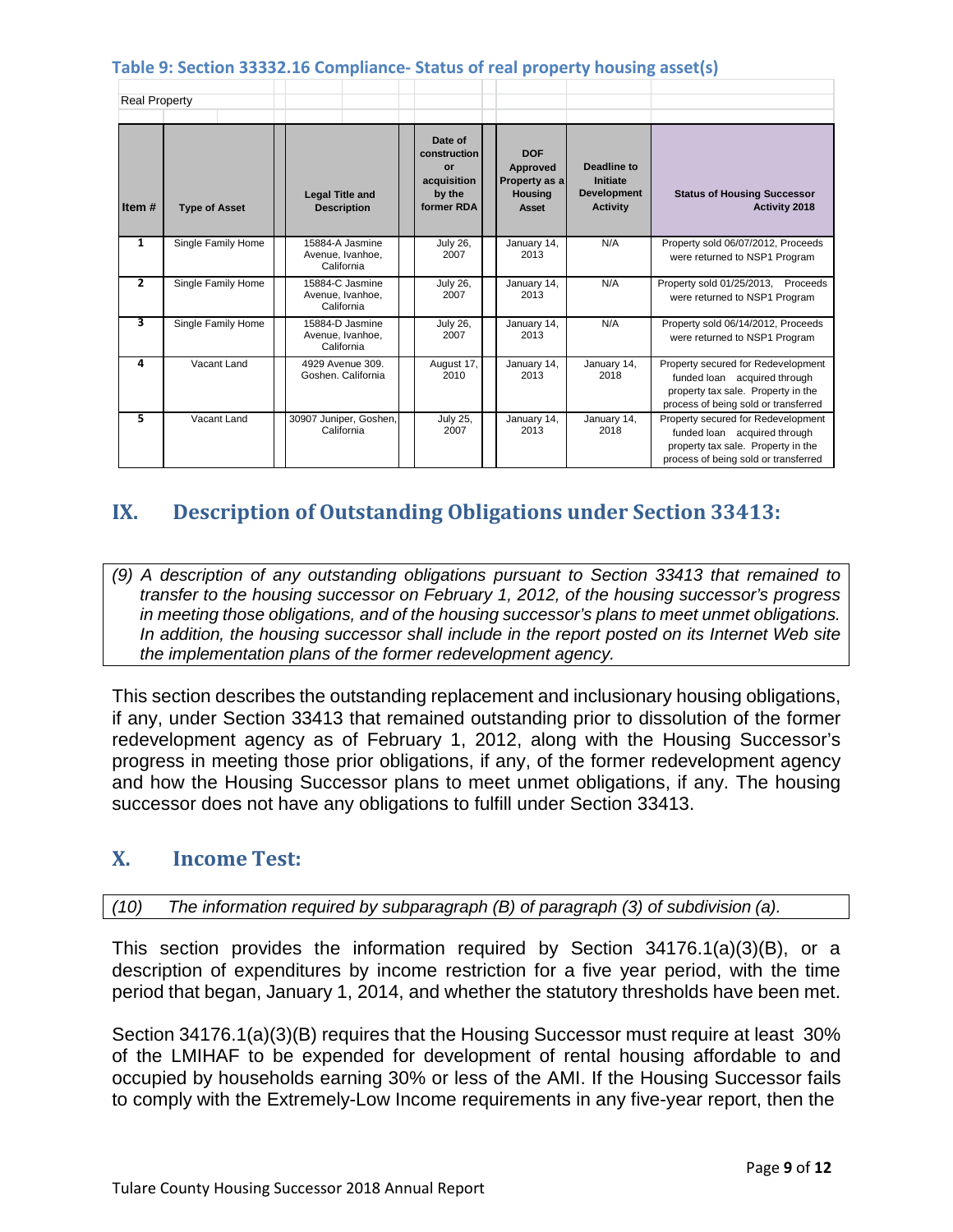Housing Successor must ensure that at least 50% of the funds remaining in the LMIHAF be expended in each fiscal year, following the latest fiscal year, following the report on households earning 30% or less of the AMI until the Housing Successor demonstrates compliance with the Extremely-Low Income requirement. This information is not required to be reported until 2019 for the 2014 to 2019 periods and will eventually be reflected below within **Table 10, "Extremely Low Income Test",** as formatted below.

#### **Table 10 Extremely Low Income Test**

| <b>Extremely-Low Income Test</b>                |                      |  |  |  |  |
|-------------------------------------------------|----------------------|--|--|--|--|
| LMIHAF Spent on Extremely-Low Income Households | \$0 Spent on ELI (A) |  |  |  |  |
| <b>Total LMIHAF (Five Year Total)</b>           | Total LMIHAF (B)     |  |  |  |  |
| <b>Extremely-Low Income Test</b>                | (A)/(B) 0%           |  |  |  |  |

## <span id="page-10-0"></span>**XI. Senior Housing Test:**

*assisted individually or jointly by the housing successor, its former redevelopment agency,*  and its host jurisdiction within the previous 10 years in relation to the aggregate number of *units of deed-restricted rental housing assisted individually or jointly by the housing successor, its former redevelopment agency, its formerly redevelopment agency, and its host jurisdiction within the same time period. (11) The percentage of units of deed-restricted rental housing restricted to seniors and*

This section provides the percentage of units of deed-restricted rental housing restricted to seniors and assisted individually or jointly by the Housing Successor, its former redevelopment Agency, and its host jurisdiction within the previous 10 years in relation to the aggregate number of units of deed-restricted rental housing assisted individually or jointly by the Housing Successor, its former Redevelopment Agency and its host jurisdiction within the same time period. If this percentage exceeds 50%, then the Housing Successor cannot expend future funds in the LMIHAF to assist additional senior housing units until the Housing Successor or County assists and construction has commenced on a number of restricted rental units that is equal to 50% of the total amount of deed restricted rental units.

For this Report, Table 11 below reflects the ten‐year period reviewed of January 1, 2006 to January 1, 2016. There were no senior rental unit projects assisted during this period.

#### **Table 11**

| <b>Unit Category</b>                | # of Units  |
|-------------------------------------|-------------|
| <b>Assisted Senior Rental Units</b> | $-()$       |
| <b>Total Assisted Rental Units</b>  | $ \Omega$ - |
| <b>Senior Housing Test (%)</b>      | $-0-%$      |

## <span id="page-10-1"></span>**XII. Excess Surplus Test:**

*had excess surplus, and the housing successor's plan for eliminating the excess surplus. (12) The amount of any excess surplus, the amount of time that the successor agency has*

Excess Surplus is defined in Section 34176.1(d) as an unencumbered amount in the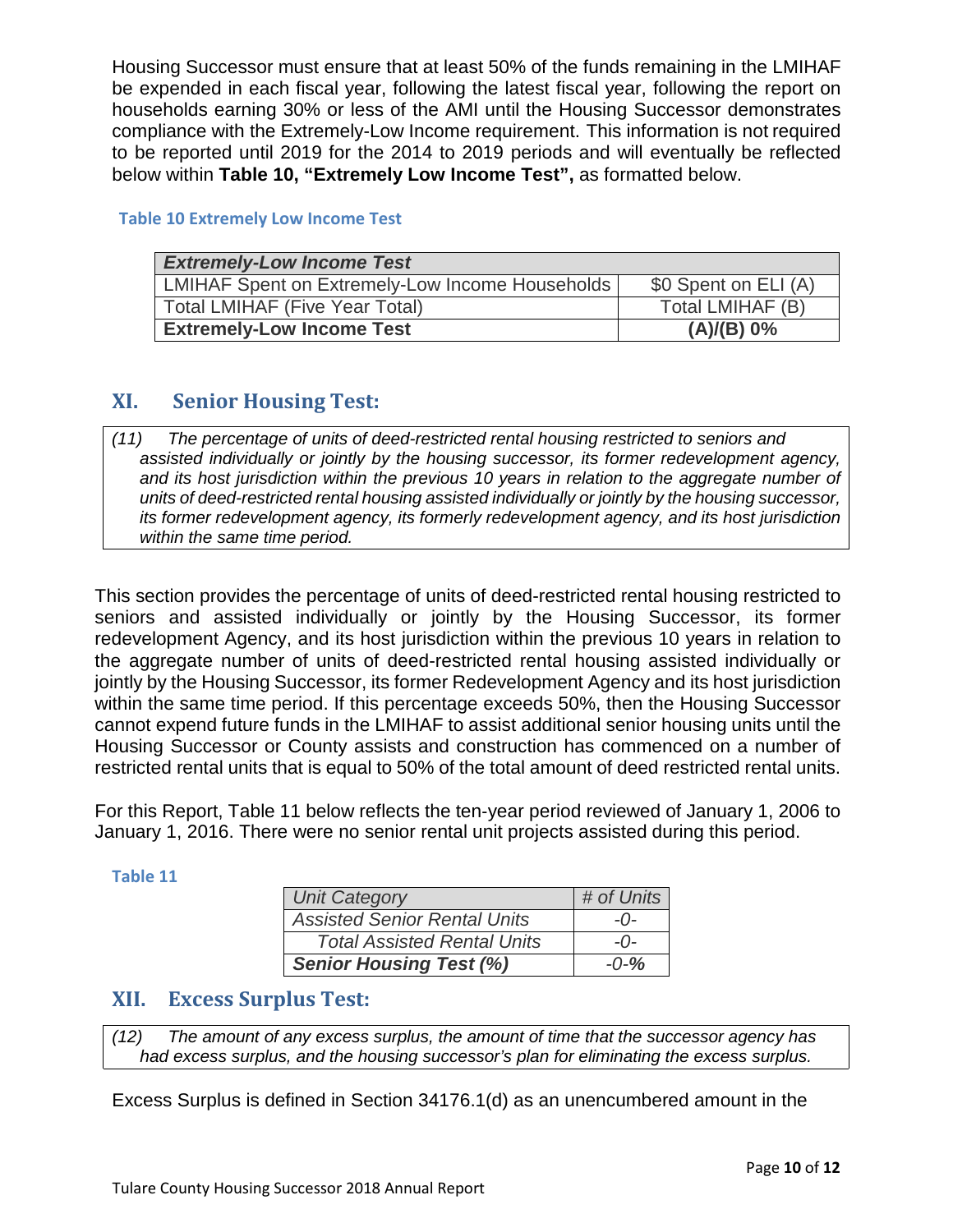account that exceeds the greater of one million dollars (\$1,000,000) or the aggregate amount deposited into the account during the Housing Successor's preceding four Fiscal Years, whichever is greater.

| Year                  | FY 2013-14      | FY 2014-15  | FY 2015-16  | FY 2016-17  | FY 2017-18   |  |
|-----------------------|-----------------|-------------|-------------|-------------|--------------|--|
| Beginning Balance     | \$ (52, 349.44) | \$16,108.62 | \$29,080.00 | \$32,023.57 | \$40,629.93  |  |
| Add: Deposits         | 75,627.88       | 22,823,52   | 3,125.07    | 8,450.00    | 72,193.47    |  |
| Less: Expenditures    | (7, 169.52)     | (9,852.14)  | (181.50)    | (30.00)     | (0.00)       |  |
| <b>Ending Balance</b> | \$16,108.62     | \$29,080.00 | 32,023.57   | \$40.629.93 | \$112,823.40 |  |
|                       |                 |             |             |             |              |  |

#### **Table 12**

The Housing Successor has been in existence for a five-year period and the balance at June 30, 2018, as reflected in Table 12 above, is less than one million dollars, therefore, the determination is that during this period there is no Excess Surplus.

## <span id="page-11-0"></span>**XIII. Inventory of Homeownership Units:**

- *the housing successor that are subject to covenants or restrictions or to an adopted program that protects the former redevelopment agency's investment of moneys from the Low and Moderate Income Housing Fund pursuant to subdivision (f) of Section 33334.3. This inventory shall include all of the following information: (13) An inventory of homeownership units assisted by the former redevelopment agency or*
	- *a. The number of those units.*
	- *b. In the first report pursuant to this subdivision, the number of units lost to the portfolio after February 1, 2012, and the reason or reasons for those losses. For all subsequent reports, the number of the units lost to the portfolio in the last fiscal year and the reason for those losses.*
	- *c. Any funds returned to the housing successor as part of an adopted program that protects the former redevelopment agency's investment of moneys from the Low and Moderate Income Housing Fund.*
	- *d. Whether the housing successor has contracted with any outside entity for the management of the units and, if so, the identity of the entity.*

Of the 59 units listed on the Successor's Housing Asset Transfer Form, five homeownership units remain for First Time Homebuyer loans and 48 units remain for housing rehabilitation loans. The property, description, remaining loan term and amount, affordability period and covenant expiration is shown in Exhibit A. The loans not listed were removed due to the Homeowner satisfying the term, loan payoff, or loan default. The Housing Successor has not contracted with any outside entity for the management of the units.